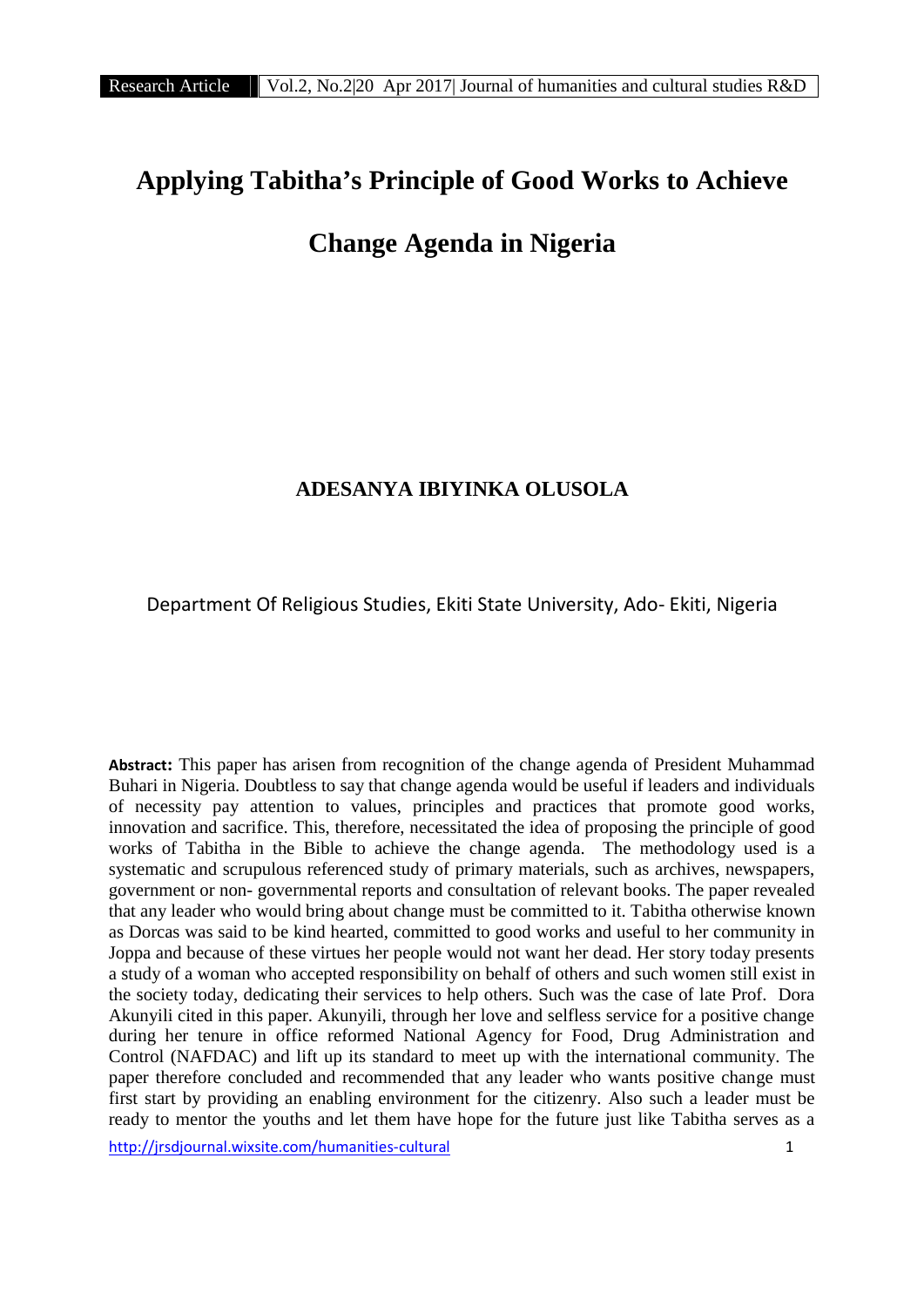reliable conduit for goods and services. The paper recommended that any leader who is desperate for positive change must address fundamental issues of building public confidence in governance. Individuals too are enjoined to set about pursuing virtues that would be instrumental in changing Nigeria for the better.

#### **KEYWORDS: Dorcas, Change, Nigeria, Agenda, Tabitha**

Dr.Adesanya Ibiyinka Olusola is a Senior Lecturer in the Department of Religious Studies in Ekiti State University. Her researches focus on Sociology of Religion and Feminist Studies. She had attended Conferences both within and outside Nigeria.

The researcher received no funding from any agency.

#### **Introduction**

President Muhammad Buhari came to office with an agenda of change and this to all the well meaning Nigerians believe is a step in a right direction.<sup>i</sup> The concern of the President is undoubtedly justified, given our national experience of the breakdown in the sphere of public morality in recent times. Meanwhile, before now, at one time, or the other, various structures, institutions and organization had been put in place to counter the moral and social problems. Against highway- robbery, special armed robbery tribunals were instituted, to combat corruption, a mass purge exercise was initiated against numerous public grievances, and public complaints commissions were set up in all states. Against Indiscipline, War against Indiscipline (W.A.I) was launched against ethical decay and social malady.<sup>ii</sup> Equally there is Economic Financial Crime Commission (EFCC), to combat all forms of maladministration, bribery and corruption. Leaders of the nation have frequently condemned the situation into which the Nigerians society seems helplessly submerged.

In spite of all these efforts, too many things are still wrong. All ruling party so far had laid the blame on one another and many continually see the problems emanating from bad leadership. In Nigeria today, the greatest good for greatest number of people became the largest right for our population. Bribery is common, and water tap is forever dry, electricity is never stable, fuel scarcity is on the increase, insecurity of lives and properties and there is widespread of unemployment. The question then is, how could Nigeria be salvaged from these problems?

Change agenda is a welcome development but its reality depends on who is advocating for the change, and how the status in terms of virtues would have the positive influence on others. Therefore to lend a hand on this national project of reform agenda, this paper offers Tabitha's principle of good works. Therefore for the purpose of clarity, the article is subdivided into four main headings. The first and second part of the paper will be devoted to the history of Tabitha and a woman leader example in Nigeria who had the similar influence on her community. The last part will present an overview of the change agenda and how this could be made possible through the application of Tabitha's principles.

#### **Who was Tabitha?**

According to Wilkinson, Tabitha is the Hebrew equivalent of Dorcas in the Greek language. The Greek equivalent for her Syriac name (Tabitha) may be accounted for by her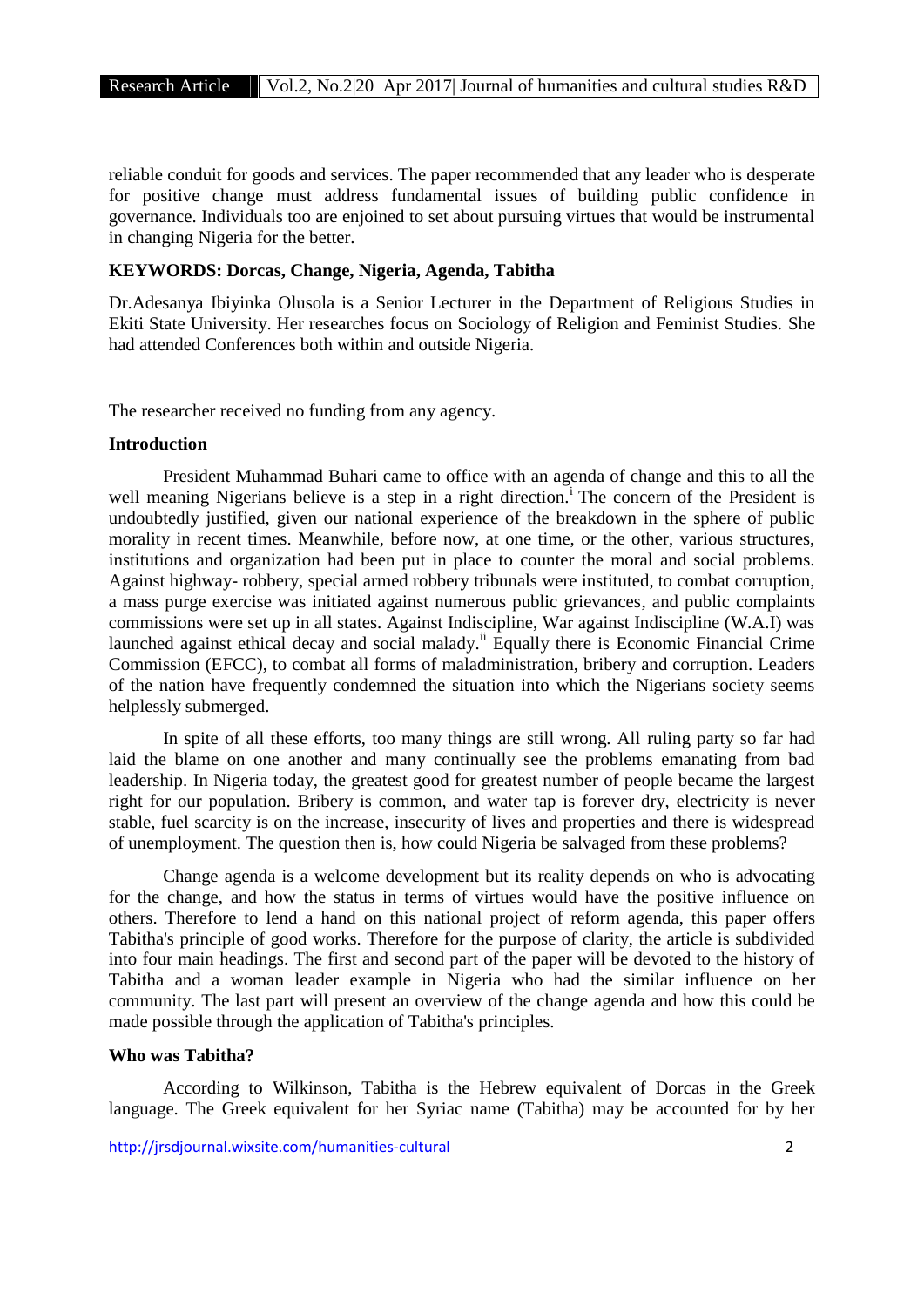residence at Joppa, a seaport which frequented and no doubt partially inhabited by foreigners speaking chiefly the Greek language.<sup>iii</sup> Both Tabitha and Dorcas imply, "the female of a roebuck", "a gazelle- an emblem of beauty". Luke in the Acts of Apostles was said to have given both names there are three places where the words disciple or disciples include women (Acts 9: 1-2, 36, and 18: 26b).

Additionally, she may have been independently wealthy, for the home where she is laid in awaiting burial is presumably her home and has an upper room (Acts 9: 39). Evidently, she offered her hospitality with flair, for the disciples and widows congregate around her. Perhaps Tabitha chose to use her wealth to aid the poor and the widows (v.36). Luke description of Tabitha makes it easy to imagine her home as welcoming, open and full of people. Luke indicates that Tabitha's home functioned as a community center for believers.

Through the Spirit- empowered ministry of Philip, the evangelist, a Christian church was established at Joppa- now known as Jeff and from an early date the Church was not only a center of fervent evangelism but also of a well- organized social service. Possibly Dorcas came to know Christ as her savior in this church, and there and then caught the vision of how she could serve Christ with her money and needle.

#### **Her Works**

Luke indicates that Tabitha took God's commands about society's most vulnerable seriously (Do not oppress the widow or the fatherless, the alien or the poor, Zech 7:10, Deut 24:17, 20:21). She is always portrayed in artworks and commentary as the holy woman. She also sounds like one of those large- bosomed, generous- hearted women who is loved by all. This is reinforced by the next thing we learn about her. She spends her time doing good works and acts of charity. When Luke says that Dorcas was full of good works, he meant the mind "full" to refer primarily to her inward grace, which promoted the original deeds. Tabitha makes robes and clothing for the widows. Her lifestyle contrasts admirably with the characterization of the real wife from Proverbs 31: 10-31. Both display phenomenal energy, extend help willingly to the poor, proficient in needlework, seek to do good and undertake their activities with the context of faith; they were "doers" each putting feet to her faith

If a woman did not have family at this time, she was in a very precarious place or situation. Tabitha purposely sought out the poor and widows and actively saw how she could help meet their needs. In the first century, when female activities centered on daily survival for themselves and their families, Tabitha engaged in the needs of her community.

#### **Her Death**

Luke's succinct description and the outpouring of grief at her death showed how greatly the believing community and widows loved Tabitha (v.39).A strong indication that Tabitha herself thoroughly enjoyed her work and loved these people in return. However, she died in the midst of useful life. She was an admired member of the community and many people mourned her death. The widows mourning reciprocated the love Tabitha extended to them. Arguably, she met more than their clothing needs. Her hospitality and generosity probably gave them food, sanctuary, a home, a warm heart, listening ear and undoubtedly saved lives.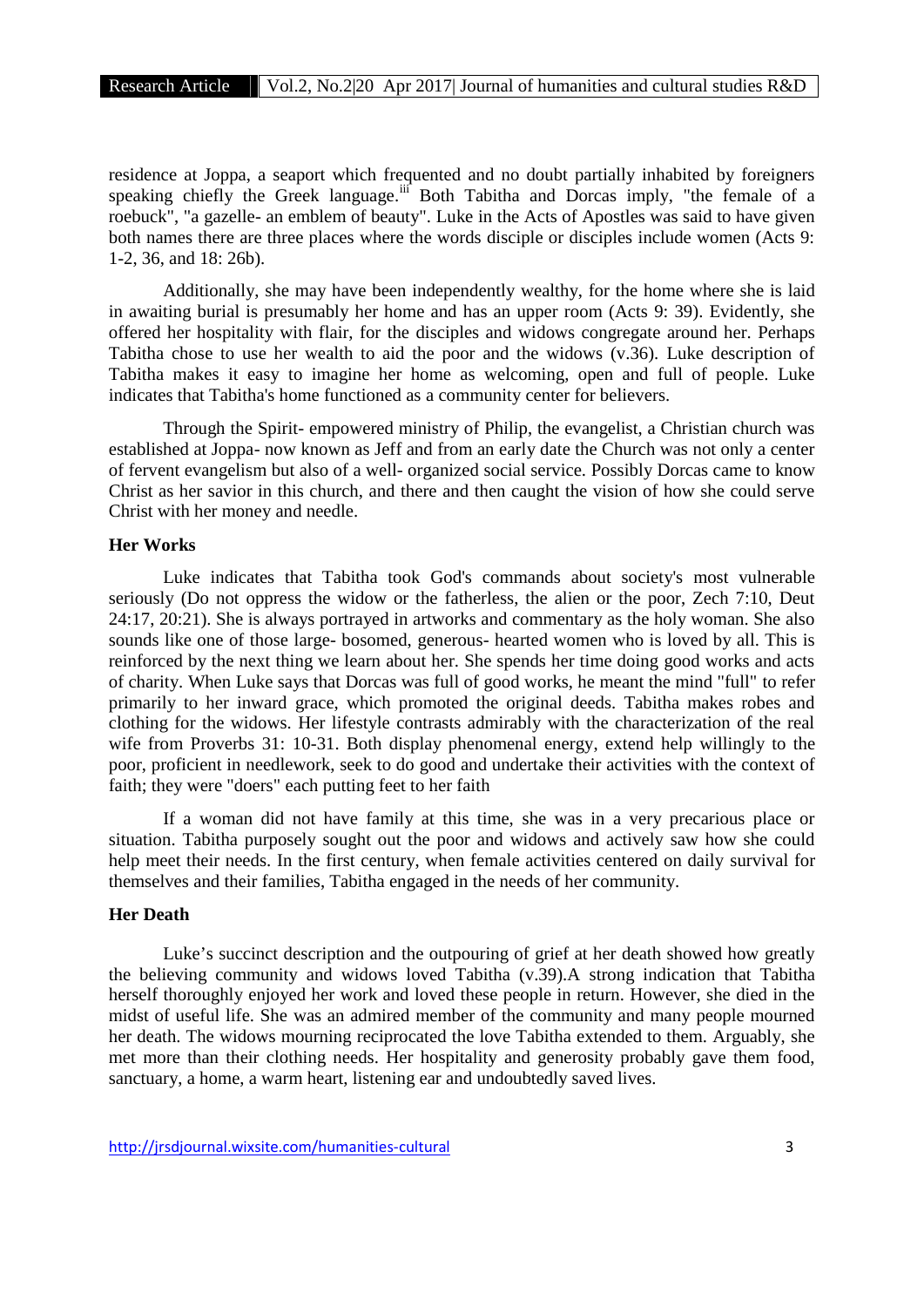Luke records the miracle of her raising simply. It was a sad day for the church at Joppa when one of its most beloved and devoted members died in the midst of her works of charity. "Death loves a shining mark, a signal blow," and death certainly found such a mark in the bountiful Dorcas whose passing was a blow to the community. The vessel containing the costly ointment was broken, and the odor filled the house as never before. Kind hands washed the corpse and placed it in the upper chamber, with feelings expressed by the poet—

> Sister, thou was mild and lovely, Gentle as the summer breeze, Pleasant as the air of morning When it floats among the trees.

Peter clears the Upper room, perhaps because he is distracted by the widows' noisy grief (v. 40).The Apostle must have been moved as they reverently exhibited the coats and garments Tabitha made for them. Peter spoke the word of power and authority, "Tabitha arises', and life returned. Tabitha sat, and Peter presented her alive to the saints and widows. Her return from the death must have been a great gain to her church. The resurrection of Tabitha had a twofold effect. First of all, the miracle comforted the mourners for she had returned to her life of good works and alms-deeds.<sup>iv</sup>

A lesson to bear in mind is that she was the cause of revival in her environment and her transformed life attracts others to the Savior. Equally, Tabitha did not aspire to be a leader, but was content to stay in her home and try to do all she could in all the ways she could. Thus, she became a great philanthropist, and her selfless service filled the world. This is because in Joppa, there are multitudes of the benevolent and charitable organization in which women have been prominent.

In our churches and also in commendable societies, there are many public- spirited women who with humanitarian deals, are engaged in various relief activities, and whose sole objective is to do good. It is with this understanding that the next sub- heading will be focusing on the legacy left behind by Dora Akunyili in Nigeria. Although in Nigeria there are many men and women that made positive changes in their chosen career but then this work will be citing her as a case study.

#### **Dora Akunyili leadership role in National Agency for Food Drug and Administration Control**

National agency for food drug and administration and control is a Nigerian Federal agency under the federal ministry of health that is responsible for regulating and controlling the manufacture, importation, exportation, advertisement, distribution, sale and use of food, drugs, cosmetics, medical services, chemicals and packaged water. The organization was formed to checkmate illicit and counterfeit products in Nigeria in 1993 under the country's health and safety law. Following her appointment as the Director General of NAFDAC in April 2001, a place she was for seven years, Akunyili established as a top priority the eradication of counterfeit drugs and unsafe food .<sup>v</sup> Before her assumption in office in NAFDAC, fake and substantial foods and drugs were sold in Nigeria without any form of regulation. She was disheartened that so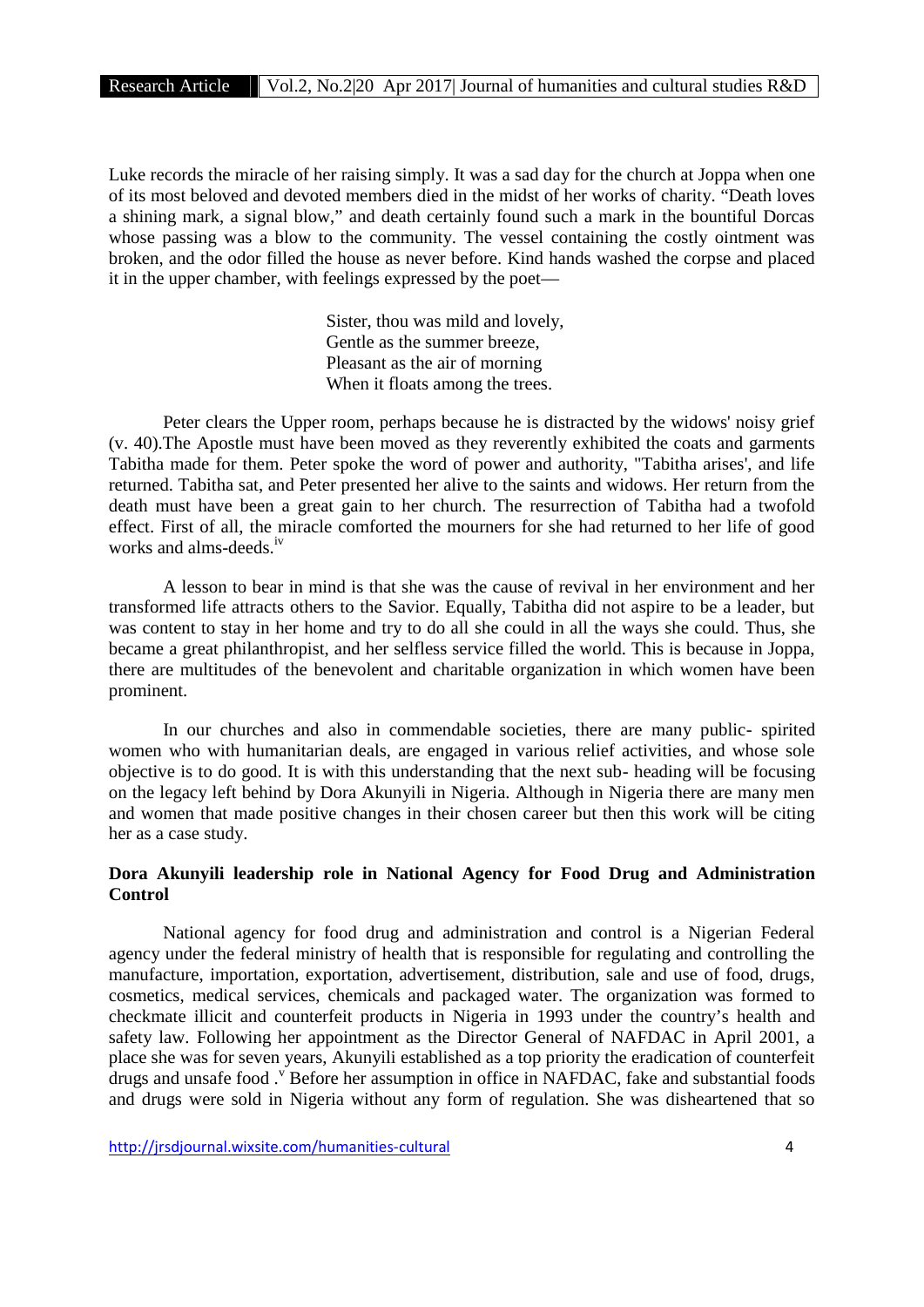many of her countrymen and women were fighting killer diseases like malaria and tuberculosis with little more than sugar syrup and chalk tablet, cynically packaged to look like the real thing.<sup>vi</sup>

Although Akunyili faced considerable risk to her personal safety in her fights to combat the issue of fake drugs. She has been Dora's performance has ultimately Dora Akunyili came on the Job and didn't just do her Job but took it way beyond the expectations of Nigerians. Not even a close brush with death when an assassination attempt was made on her life could deter her from continuing her job. Her defiance in getting the job done was reflected when she once quoted in an interview;

> My coming here and not doing the work is greater than any sin in the ten commandments. I just leave it to God and put in the effort that is humanly possible. I refuse to be intimidated. My life is in the hand of God. They forget that so many people have died because of fake drugs, even my sister. If she had had the right insulin, she wouldn't have died<sup>vii</sup>

Dora has become so popular and beloved by many that she has taken the place of the ultimate role model in the lives of many Nigerians. Although she eventually left in 2008 to take up the position of Nigeria's Honorable Minister of Information and Communication, her legacy lives on remarkably not only in Nigeria ( and West Africa) drug market, but also in the empowerment of women, particularly in Africa. Her influence continues on today with the introduction of the Electronic Resource System by mPedigree, a social enterprise based in Ghana. Many medicines sold in Nigeria now come with the small scratch strips with a unique number or code to a toll-free number. If they say "Yes", then one can be assured that it is safe for use. If one receives "No', the medicine is fake, and the buyer is encouraged to alert the authorities by dialog a local number. According to the BBC, mPedigree now operates in eight different countries, proving that Dora had now joined the rank of her very own history- changing role model.

Dora's performance has ultimately proven that women should never be taken for granted when it comes to handling the mantle of leadership. In a society that is undoubtedly patriarchal in nature, she has succeeded in breaking the jinx that women can't do it like the men. Unfortunately, she even does it better than most men. That was proven when she bagged the Silverbird Television Man of the Year award. It's funny that it was meant to be 'man of the year' but a woman ended up clinching it. Dora Akunyili is well read and has pedigrees that have equally proven that they are not a waste of accolades since her performance has paid off. It's quite unusual in a society where there are people fronting pedigrees and achieving no noteworthy exploits in leadership. It should e noted that until the world has noticed your efforts, then you are a great person. Dora has drawn global attention and will remain a veritable point of reference in Nigerian history. In the light of this change wrought by Dora then it means if any agenda is to succeed in Nigeria, then the leaders and the populace must be ready to pay the price.<sup>viii</sup>

#### **Deducible Facts about Her**

She was sincere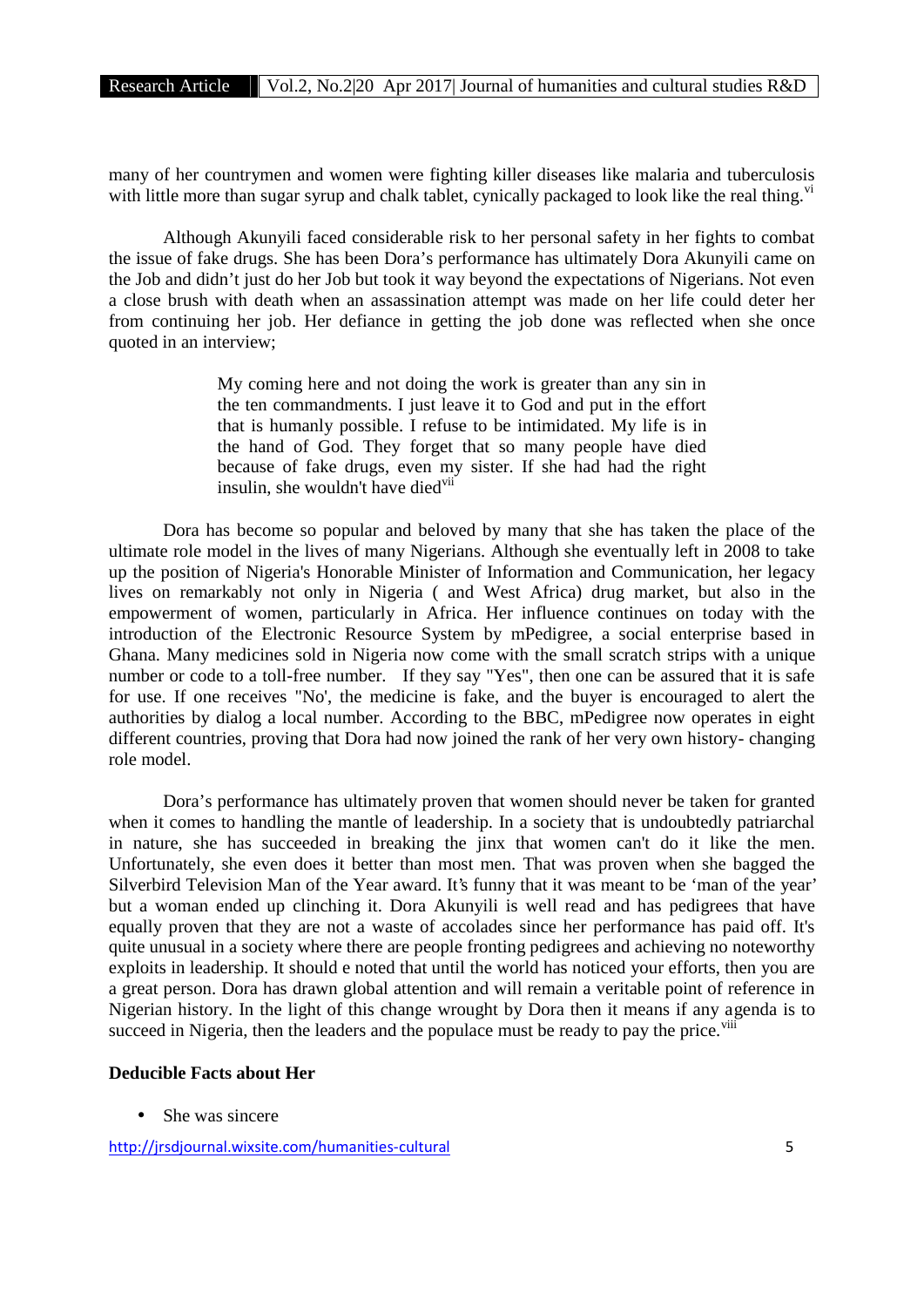- She was committed to saving her mother
- She led by example
- She was not selfish
- She saw the needs around her and endeavored to alleviate those needs

In the light of this change wrought by Dora then it means if any agenda is to succeed in Nigeria, then the leaders and the populace must be ready to pay the price.

#### **What Does Buhari Change Agenda Mean?**

*President Buhari came into office with the reputation for integrity and a very clear agenda that is to make sure that he has been bringing security and peace safely to his country. He is very concerned about the spread and the violence that is taking place there and the atrocities and has a very clear agenda in solving some lingering problems in the country.*

Change in his parlance means:

- A country that you can be proud of at anytime and anywhere: where corruption is tackled, where your leaders are disciplined and lead with vision and clarity; where the stories that emerge to the world from us are full of hope and progress.
- A Nigeria in which neither you, nor your parents, families or friends will have to fear for your safety, or for theirs.
- A Nigeria where citizens get the basics that any country should provide: infrastructure that works, healthcare that is affordable, even free; respect for the environment and sustainable development, education that is competitive and outcome-oriented in a knowledge-economy.
- A country that provides jobs for its young people, reducing unemployment to the lowest of single digits and providing safety nets so that no one is left behind.
- A Nigeria where entrepreneurship thrives, enterprise flourishes and the government gets out of your way so that you can create value, build the economy and aggressively expand wealth.

He, however, expressed that the five agenda are implementable. He noted that all the above are possible. This is because to him that is the essence and outcome of leadership and that is why he and his party stand for change in all sectors. Also, he noted that more than ever before he is hopeful about Nigeria. Although Nigerians might have been disappointed and angry, but must never give in to the temptation to feel so weighed down by those who have failed the nation. He, however, gave a word of assurance that Nigerian will prosper again and will eventually become a country that will finally make a permanent shift from our debilitating dependence on the freefalling price of crude oil. $^{ix}$ 

With the above in mind, the question then is why the need for all these assuring words from the President? There are needs for them because it could be said that many things had gone wrong in Nigeria that calls for urgent change. The problems are at this moment considered below.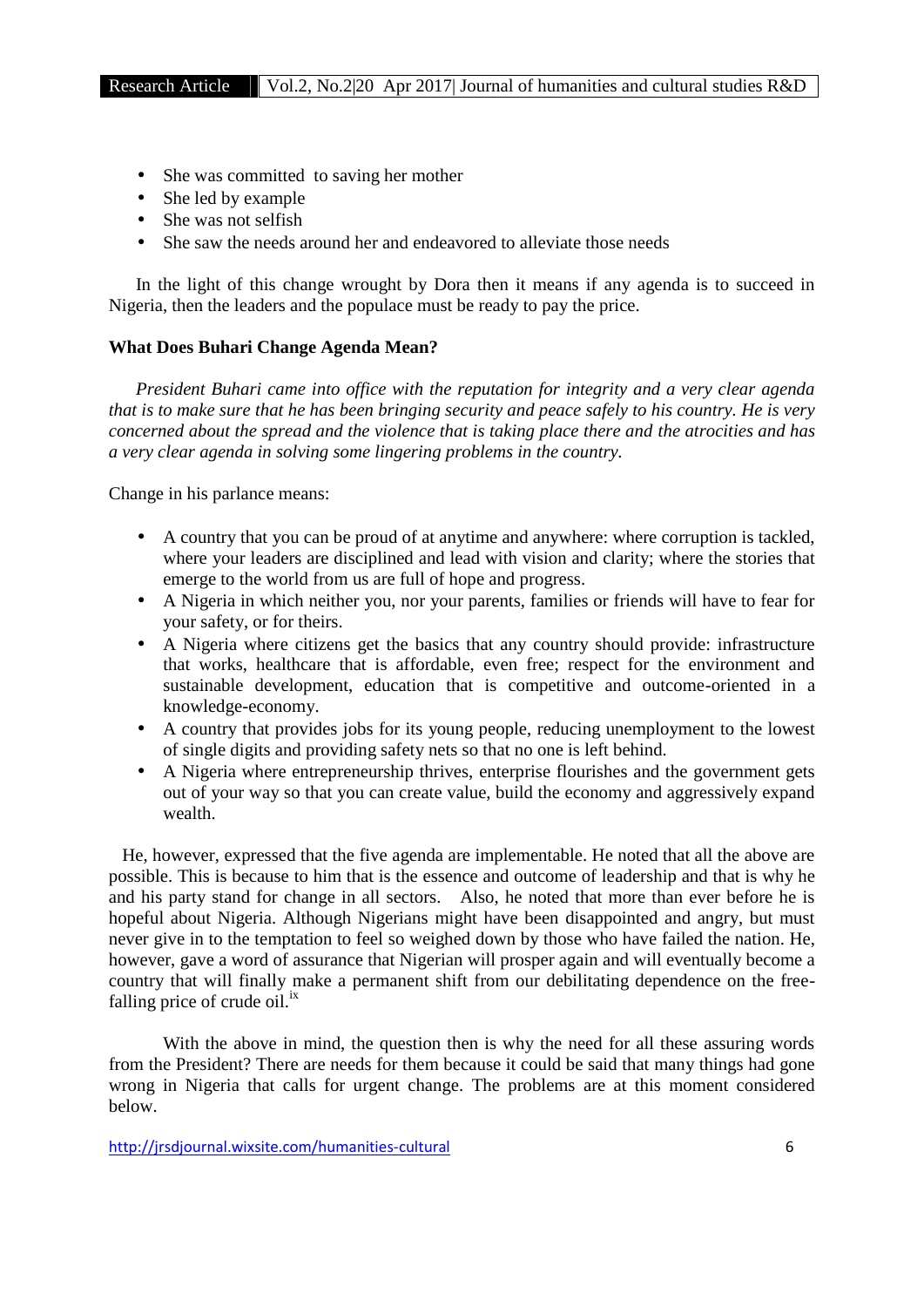#### **Why the Need for the change agenda?**

The change plan become imperative because many things have gone wrong in Nigeria socio- economic situations and this will be enumerated below:

- Nigeria is Africa's most populous country with an estimated population of about 150 million and a land mass of 923,768 square kilometers which is more than twice the size of California in the United States of America (U.S.).It has abundant natural resources and is the fourteenth largest exporter of crude oil in the world. From 2009 estimates, the country has a gross domestic product (GDP) of \$377.6 billion and per capita GDP of \$2,400.Nigeria is expected to have a population growth rate of 2.3%.With these enormous natural and human resources, the country ought to be one of the world leading economies, but unfortunately, Nigeria is still entrapped in a web of socioeconomic problems which hinder her growth. For example, about 54.7 % of Nigeria's population lives below the poverty line
- Deteriorating security situation in the country,
- Nigeria is also confronted with daunting a developmental challenge which poses the serious threat to socio-economic development. These developmental problems include endemic rural and urban poverty, high rate of unemployment, debilitating youth unemployment, weak industrial output, unstable and deteriorating exchange rate, high inflation rate
- inadequate physical and social infrastructure, colossal domestic debt, and rising stock of external debt. $\frac{x}{x}$
- According to the National Bureau of Statistics, Nigeria's unemployment rate increased to 23.9 percent in 2011 compared with 21.1 per cent in 2010 and 19.7 per cent in 2009. The country has a youth population of 80 million, representing about 60 per cent of the total population with a growth rate of 2.6 per cent per year, and the national demography suggests that the youth population remains vibrant with an average annual entrant to the labor force at 1.8 million between 2006 and 2011. In 2011, 37.7 per cent of Nigerian were aged 1524 years and 22.4 per cent of those between ages 25 and 44 were willing to work but did not get jobs.
- The current level of social insecurity posed by Boko Haram is alarming and unacceptable
- Poor governance and weak institutions have been an integral part of Nigeria's experience since independence. Previous research work reveals that most governments in Africa are faced with challenging economic environments due to inadequate road infrastructure, inefficient ports, severe power outages and worst of all endemic corruption in government.
- There exists an uneven wealth distribution in Nigeria, with a huge gap between the very few extra wealthy and the poor masses. The wealth resides in the hands of a few who mostly are not engaged in productive ventures. These few have access to government contracts which are consumptive and not productive in nature.<sup>xi</sup>

#### **How far has the President gone?**

http://irsdiournal.wixsite.com/humanities-cultural 7 Solving Nigeria socio- economic and security challenges is not an easy task due to the pluralistic nature of the country. However, this is not to say that President Buhari has not performed his best possible within the last one year. As noted by the Office of Media and Pu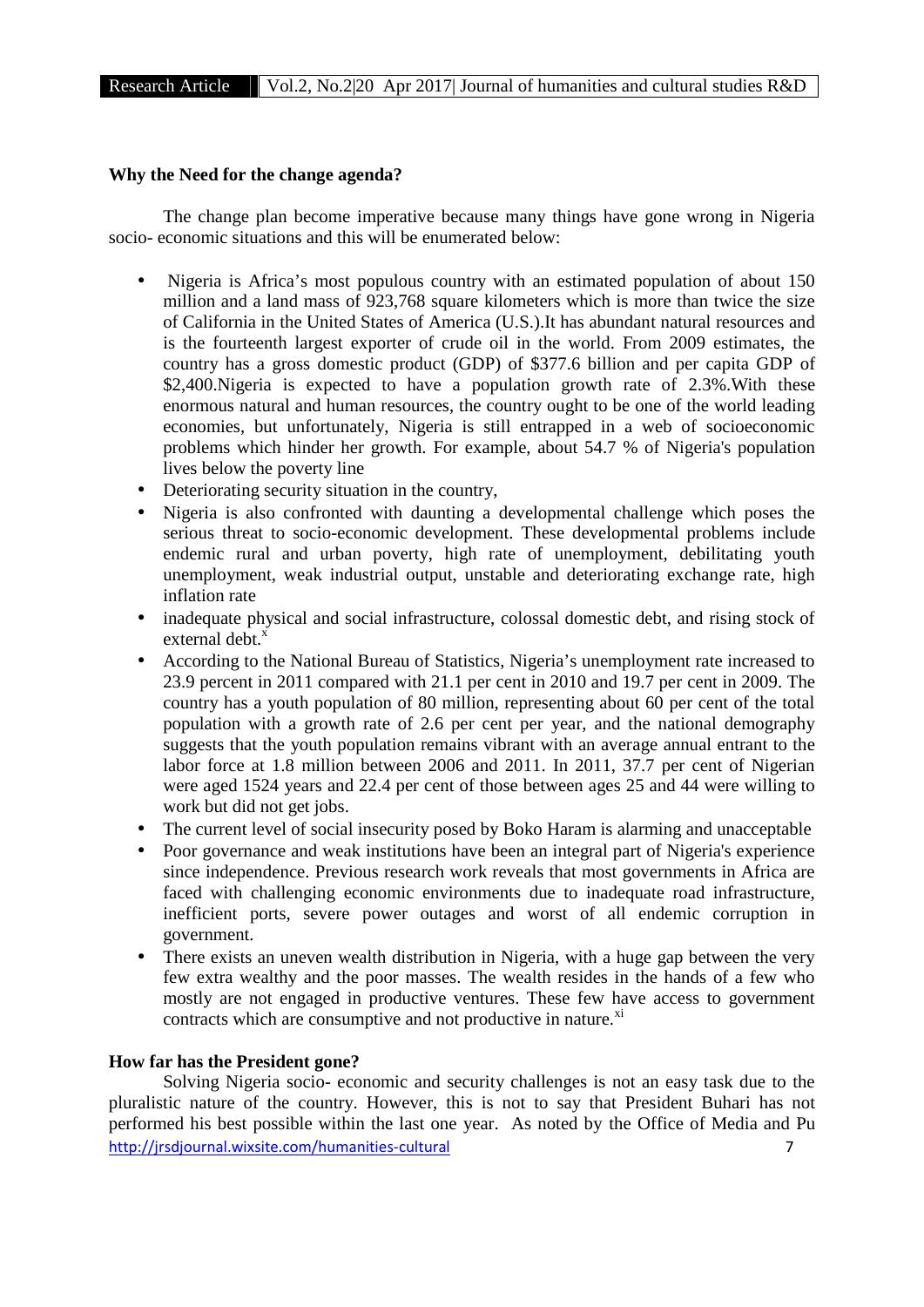Thus every government in Nigeria has had to cope with the dwindling income from the oil revenue which was part of why some states were unable to pay salaries. The Ebonyi State Governor, Chief Dave Umahi, when reacting to the issue of the bailout given to states by the federal government, commended the initiative of President Buhari.

Knocks It has not been rosy for the government. There are have been complaining among the largely expectative Nigerians who are expecting the government to act with greater speed and to have recorded more achievements within the first 100 days - which has been a standard gauge for the performance of new administrations.

Mohammed has however attributed the seeming slowness of the Buhari administration to the level of decadence left behind by the immediate past government, which according to him the new administration is just unearthing and working out ways to cope with them. In fact, the APC and the presidency had to deny that it produced any particular document to the effect that it promised Nigerians some concrete achievements it would have recorded within 100 days in office. The government is even worst hit by criticisms because it has not appointed ministers, who are expected to complement the president. While the government won the administration of most Nigerians with its promise to tackle corruption headlong, the Buhari anti-corruption drive has also faced severe criticism, particularly from members of the PDP who are raising the alarm that the ongoing anti-corruption crusade is selective and targeted at members of the opposition.

The internal crisis that characterized the emergence of the leadership of Senate and the House of Representatives was also a small point in the lifespan of the administration of the ruling APC. The incident opened the government to criticisms from quite some Nigerians who felt it was reneging on its promise to up hold the tenets of democracy by insisting on party supremacy above laid down National Assembly guidelines.

That the Chibok girls are yet to return and the fact that there is no indication that they are likely to return anytime soon; after over 500 days in captivity has also been a talking point. Though the pioneers of the "Bring Back Our Girl" are yet to take the fight to the new government, agitations for the safe return of the abducted secondary school girls have continued, and the Buhari administration is being expected to do all that can be done to reunite the girls with their families. Meanwhile, the two recently rescued was due to the concerted efforts of the vigilante group

Thousands of graduates from the University and other educational institutions are sent to the labor markets yearly without buyers to swell the number in the unemployment industry. Government campaign promises to create employment in many cases has yet to be fulfilled, and where the attempt has been made at all, it is both selective and only a tip of the ice-berg. A significant number of these embrace crime and criminality out of frustration.<sup>xii</sup>

The above notwithstanding, the government of Buhari has been able to put many things in place to ensure stable governance of which only few will be mentioned below: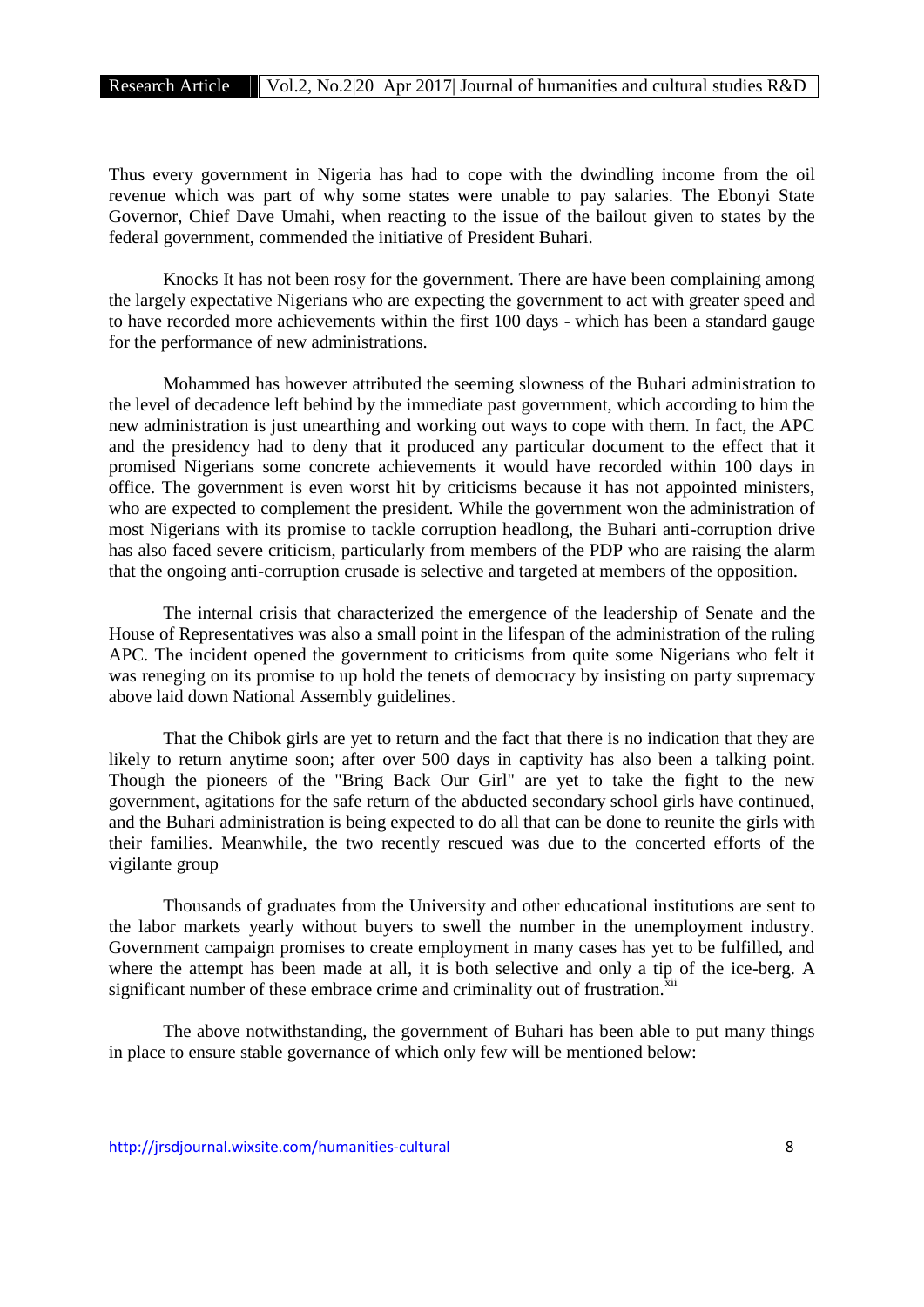- On the assumption of office, the President undertook some different trips both within and outside Africa to re-establish Nigeria's position in the global arena and solicit support for Nigeria and Africa.
- President Buhari has signed an agreement with the Chinese government to improve Nigeria's power infrastructure.
- Presidential approval for the Implementation of United Nations Environmental Programme (UNEP) reports 2010 for the clean-up of Ogoniland with regards to oil pollution and inclusion of stakeholders in the process of implementation.
- Continuation of the implementation of the Great Green Wall project to fight and contain desertification in Northern Nigeria initiated by past administration.
- Since assumption of office, President Buhari has maintained a clear stance on the rule of law and respect for the separation of power.
- President Buhari has continually pushed the agenda for enhancing Nigeria's global image by always demonstrating Nigeria's credentials in the 2015 general elections, which saw the country scoring high on the peaceful transition.
- The relocation of the Nigerian Military Command Centre to Maiduguri, since May 2015, contributed to the success in the fight against insurgency in the North Eastern part of the country.
- As at February 2016, the total number of persons rescued by the Nigerian troops during the ongoing operations in the North East came to 11,595.
- Cohesive international support in the fight against terrorism and assistance to victims and communities affected by terrorism, following President Buhari's meeting with G7 leaders and other world powers.
- In May 2016, Nigeria hosted a Regional Security Summit to boost military operations against Boko Haram and forge a global support for the rehabilitation of the IDPs and rebuilding of the North East.
- Recruitment of additional 10,000 persons into the Nigeria Police Force is ongoing. The recruitment will address the workforce gap which currently exists in the Nigeria Police.
- Overhaul of the dysfunctional topmost hierarchy of the Nigerian military which resulted in optimal result and degradation of the Boko Haram elements.
- Was able to bring back our hitherto military allies; which saw the United States and UK governments commit their resources to the fight against the insurgents after previously backing out of negotiations with the previous administration. The Israeli government has also indicated interest in the fight against the insurgency.
- Continuous monitoring of activities in the region of war through the use of satellite images and geographical information system is helping in fighting insurgency and strategizing against the enemy.
- The trips to our neighboring countries showed the resolve of the President to push Boko Haram elements out of existence by going for the jugular of the group, cutting their arms, food supply routes. Support has thus been mobilized through the Multinational Joint Task Force.
- Another major stride is the Trans-National Organized Crime (TNOC) where the president got the partnership with regional allies in the fight against the proliferation of Small Arms and Light Weapons.
- As part of the reconfigured military partnership, the United States donated 24 mine-resistant.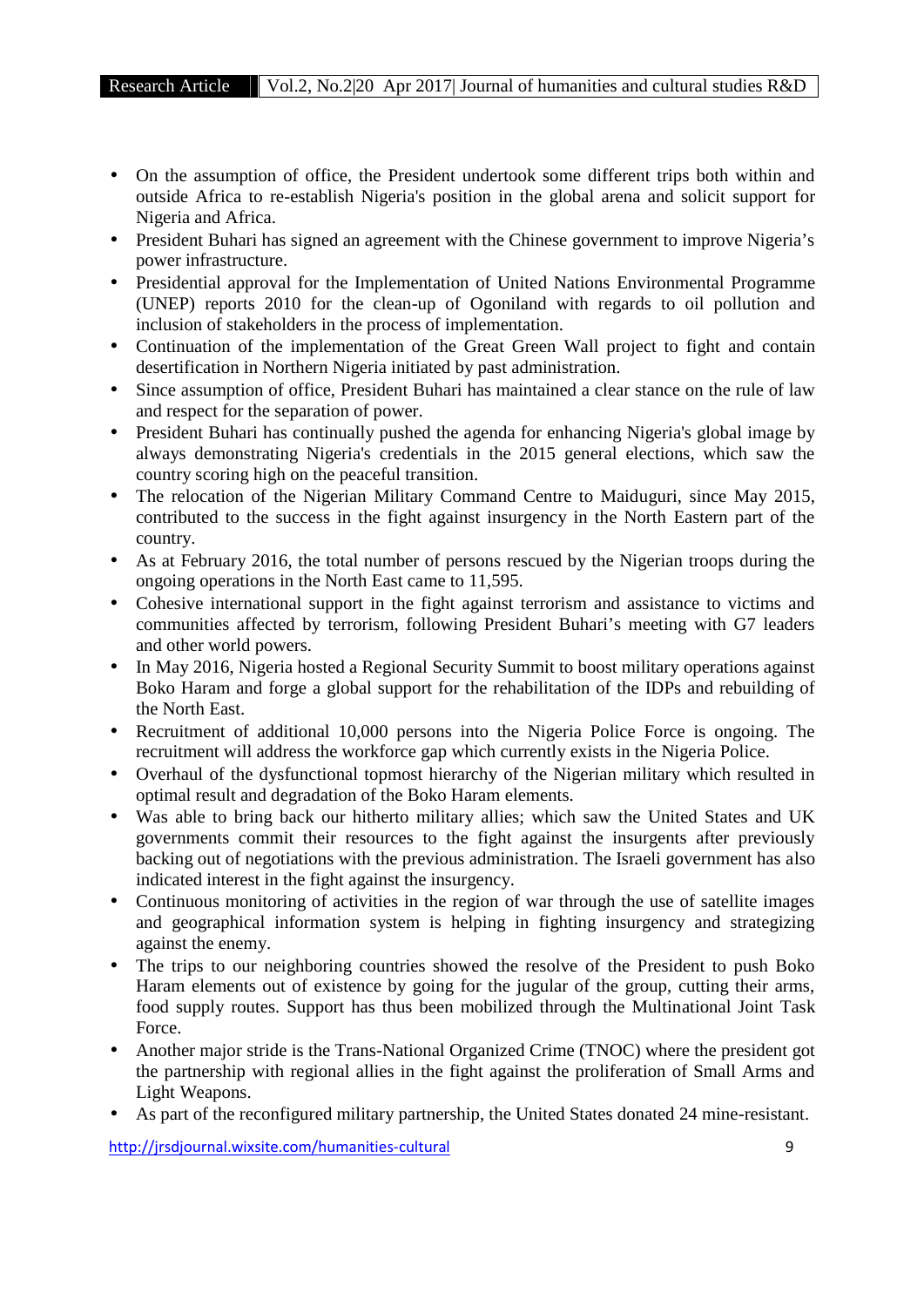- The government has renewed its fight against oil bunkering.
- Restructuring of Nigerian Immigration to stop cross-border crimes.
- NSCDC has become more proactive in the prevention of pipeline vandalization, with the arrest of several pipeline vandals.
- Right from the moment he won the Presidential Election in 2015, the impression of the President as a ''no nonsense and incorruptible leader'' sent a signal to looters of public funds, with many of them returning funds that had been stolen under the previous administration.
- To create a frame work for prosecuting the war against corruption and institutionalize probity, President Buhari set up an Advisory Committee on War against Corruption.
- The anti-corruption battle is gaining ground in several high profile cases already in the courts. The administration is being guided by the rule of law in the prosecution of corruption cases.
- President Buhari enlisted the support of multilateral institutions like the World Bank and IMF, security agencies, Western countries and other friendly nations to locate and repatriate stolen assets.
- Implementation of the Treasury Single Account (TSA) has provided greater visibility of government revenues and cash flows. Between June 2015 and April 2016, the Federal Government TSA collection clocked N3trillion.
- To further instill fiscal discipline, President Buhari directed the closure of all multiple accounts in Ministries, Departments, and Agencies of government, thereby plugging loopholes for leakages with new technology.
- To alleviate the suffering of Nigerians in September 2015, President Buhari directed the Central Bank of Nigeria to disburse N689.5 billion as the bailout to 27 states of the federation to pay salaries.
- To stimulate the economy and reduce poverty, in April, 2016, President Buhari approved deferment in the payment of the bailout as states were still reeling under the burden of the fall in commodity prices.
- Records of more than 34,000 ghost workers draining the nation's resources were expunged from the Federal Civil Service, saving N2.29 billion monthly.
- In 2015, President Buhari ruled out the appointment of a government delegation for the pilgrimage to Saudi Arabia. By this decision, the government saved about one million U.S dollars and N30m of lo "ghost workers" are being identified and dealt with, while looters with multiple accounts can no longer hide their loot undetected.
- Reorganization/Restructuring of the Nigerian National Petroleum Corporation (NNPC) into a focused, accountable and transparent institution with autonomous Units.<sup>xiii</sup>

It should, therefore, be noted that the above not with standing more can still be done to improve the situation as many are still of the opinion that the President is sentimental in his approach especially in the fight against corruption. Therefore to successfully have a change agenda that is purposeful and not self-centered, there is need to look inwardly to religious principle. It is on this note that this paper is recommending the principle of Tabitha as exemplified in the following diagram.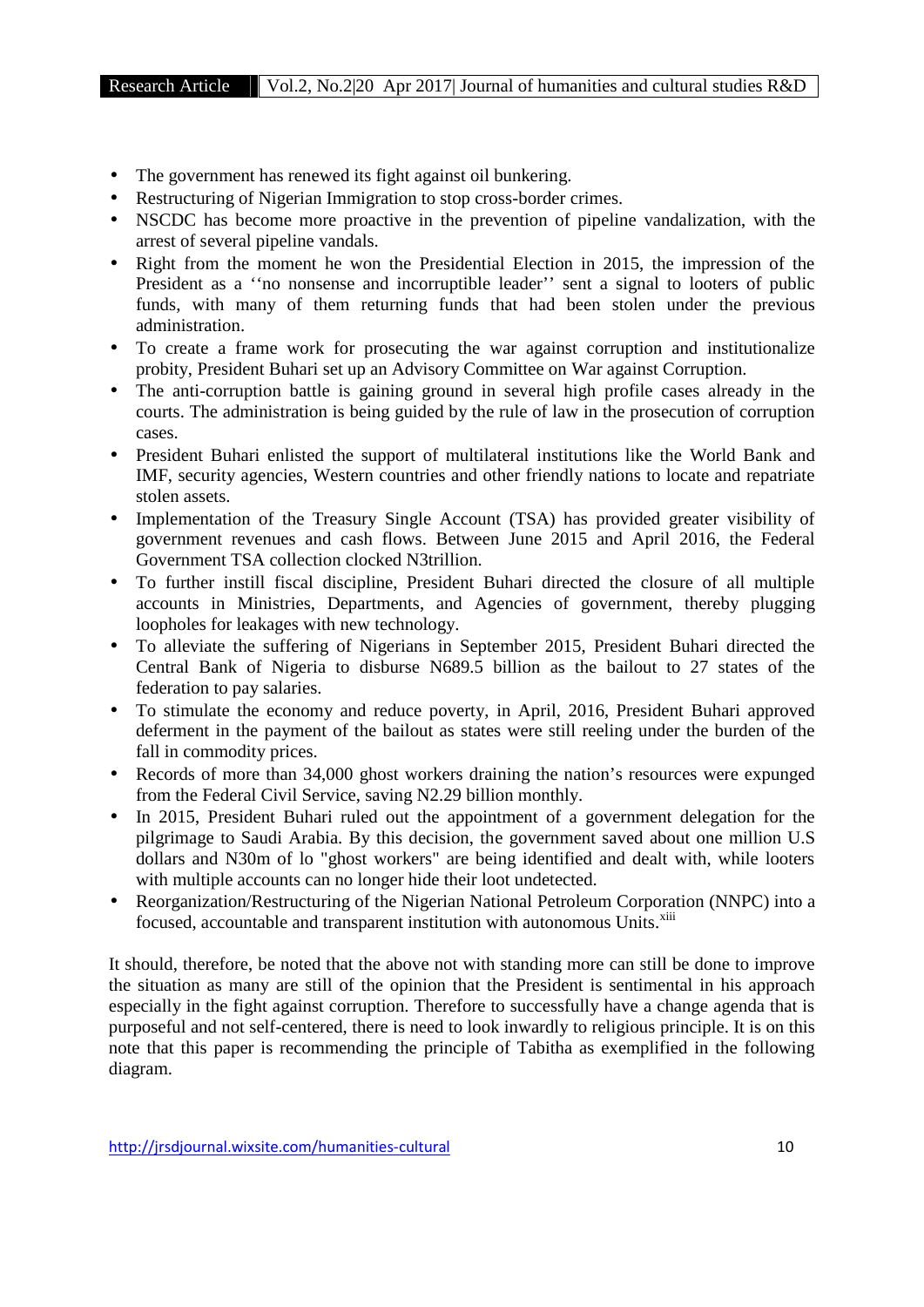### **Recommended Guiding Principles to Achieve the Change Agenda.**

The starting point is to apply the principle of Tabitha which includes among others:



Equally, the following could be added principles to adopt:

- Leadership must be committed to change
- Maintaining an environment of confidentiality is a critical component in building the nation.
- Listen and learn the change agenda would come to full realization when both members feel their viewpoints are heard and hear.
- Leadership by example- actions creates the most lasting impression.
- Shunning of selfishness.
- Consistency in the delivery of government project. There is need to focus on one major project at a time to execute, complete and implement for greater accountability and transparency.
- The desire for change must translate to imbibing the ethical values on which w e can build the nation that we want. It must be a change in orientation of a greedy, grasping attitude to bringing about flair, just and equitable society.
- It must also be a change in our approach to life and living styles itself. Simplicity must be preferred to ostentatious living. Thrift must be imbibed over waste.
- A celebration of integrity over corruption.
- There is need to identify those areas of need (just like Tabitha did by making clothes for the widows), look beyond reliance on crude oil to the production of petroleum products – see other sectors that have the potential to create jobs and boost domestic demand.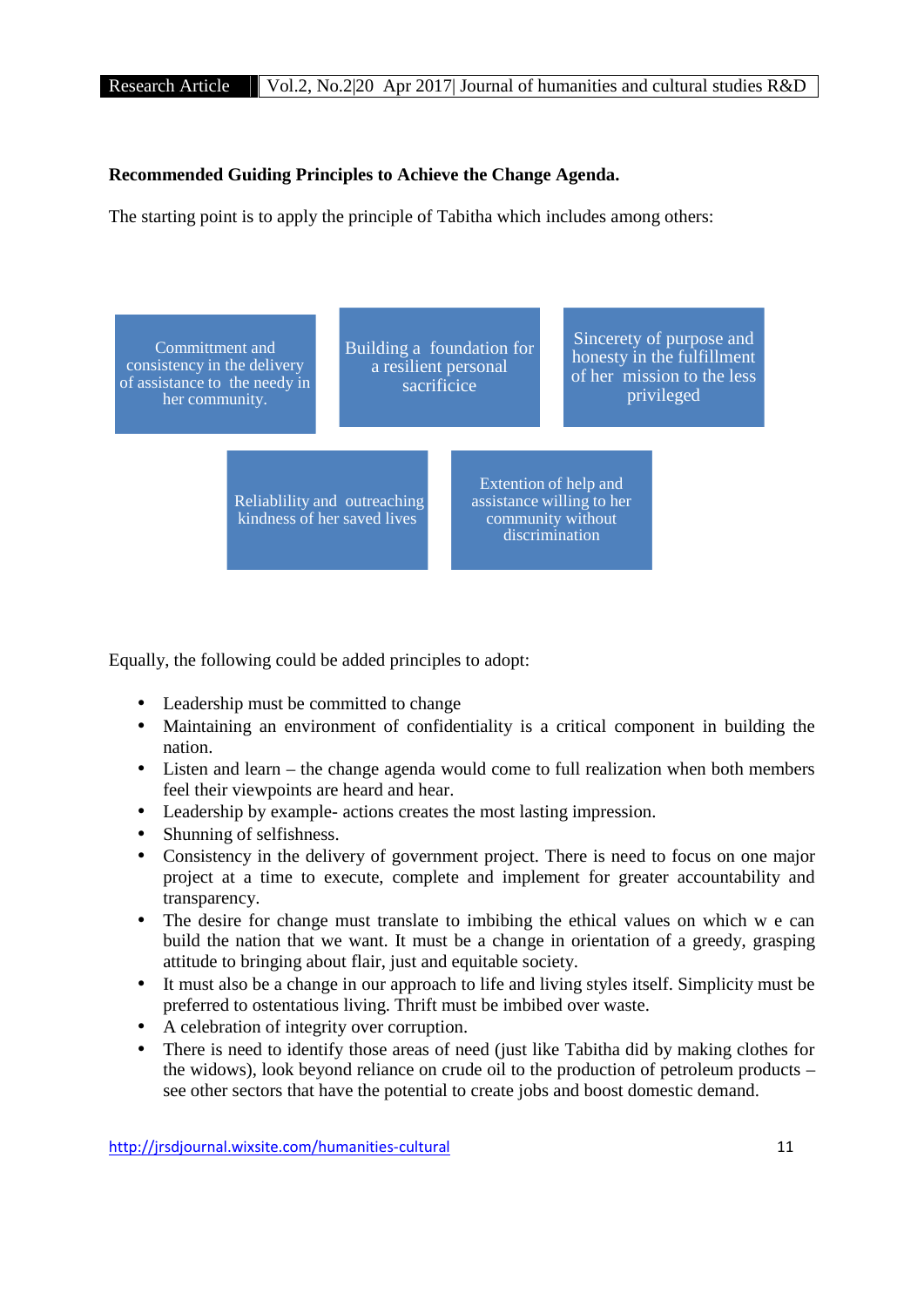Lastly as rightly noted by Obasanjo in one of his statement, he says:

Rebuilding the foundations of governance involved paying attention to values, principles, and practices that promote hard work, innovation and sacrifice. "Leaders who call for sacrifice from the citizenry cannot be living in obscene opulence. We must address these foundational issues to make the economy work, to strengthen our institutions, build public confidence in government and deal with our peace and security challenges. We must address the issue of employment for our teeming population, particularly for our youths. "Leadership must mentor the young and provide them with hope for their future as part of a process of inter generational conversation.<sup>xiv</sup>

#### **CONCLUSION**

Every congregation or country so to say needs as many Dorcases as it can have. She was an admired member of her community whose story shows a model Christian woman. As a result of her faithfulness and sincerity of purpose she was resurrected. And as a result of her being resurrected, many people in her community were brought to Christ. What a legacy it is to teach and influence people to obey the Lord. It is, therefore, suffice to say here that though all cannot be Dorcas, instead, one can make use of the gifts and abilities God has given us to bring about positive change in our country. All that need to be done is to have the culture of justice, righteousness, compassion defense of the rights of the less privileged and be focused and avoid distractions Equally it should be borne in mind that change is not about the comfort of today but the success of tomorrow and so all must work toward achieving the desired change.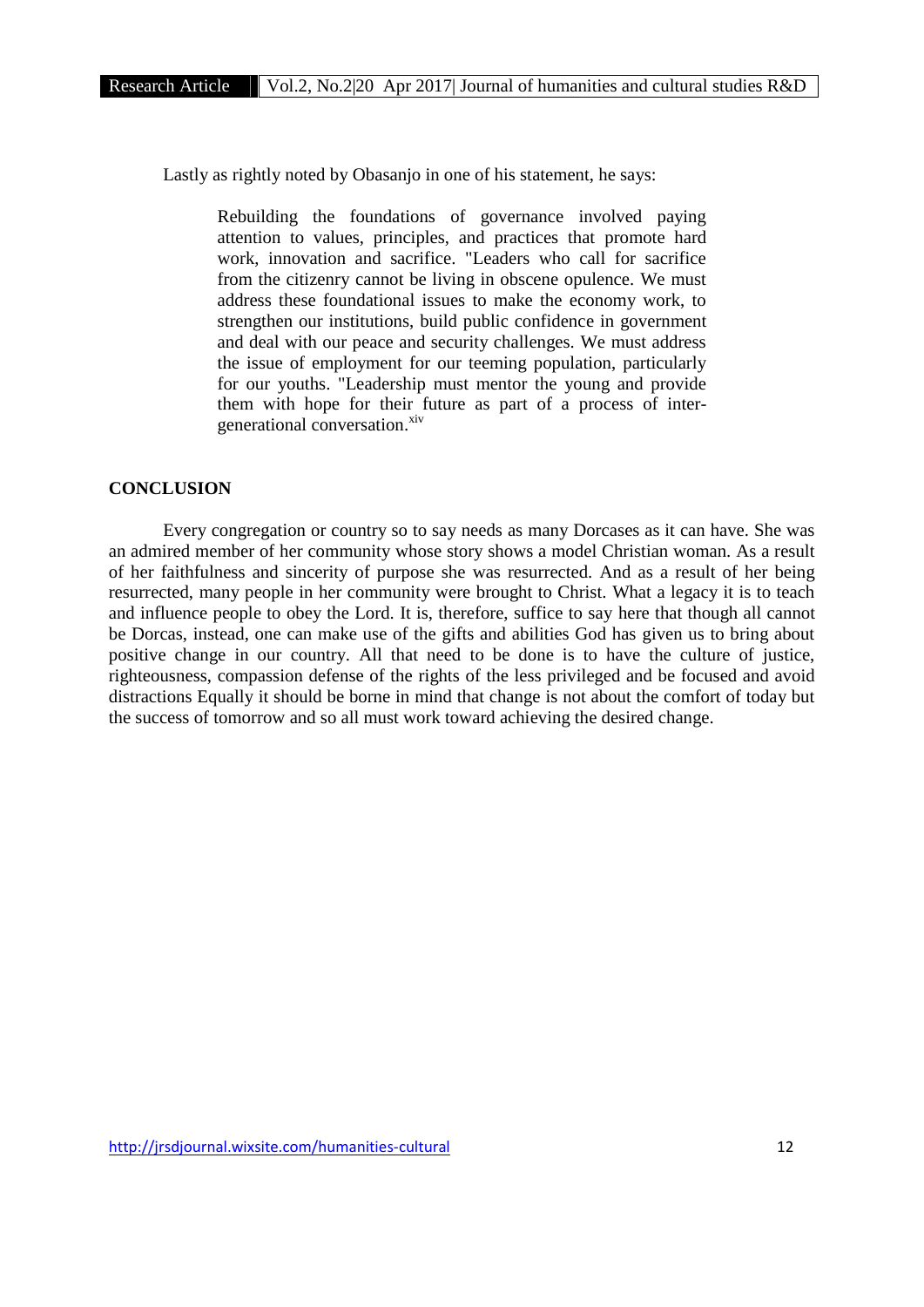#### **ENDNOTES**

iv Robbin Galler Branch, Biblical Views: Groveling Grannies of Teaching Tools as it approved in theJan/ Feb 2013 issue of " Biblical Archaeology Review"

 $v$  Account Suspended " Kwenu .com. Retrieved  $24<sup>th</sup>$  Jan, 2014.

vi Frenkiel Olenka (12 July, 2005). Programmes. This World/ "One woman's war against fake drugs", BBC News, Retrived  $24<sup>th</sup>$  January, 2014.

vii https://voutube.co

viii Lola Johnson, " Prof Dora: Preventing Medical Mass Murder in Nigeria", Safeworld Correspondent Nigeria.

<sup>ix</sup> Read more at http://www.daily trust.com.ngnews/general/Buhari-to-Nigerians-don't- losefaith- in-my change-agenda/139615html//L107DstillWXAVD.99

<sup>x</sup> Olubanji, Olukayode Ewetan and Ese Urhie, "Insecurity problems and socio- economic Development in Nigeria Journal of Sustainable Development Studies, 5(1), 2014, 40-63, ISSN 2201-4268.

xi Charles O. Ofoche, "Socio- Economic Problems in Nigeria: Causes and Remedy", an unpublished project submitted to the Department of United State Army War College, Philadephia, 2012, 1-10.

 $xii$  The Nation Newspaper, "We are taking action on our challenges, April  $8<sup>th</sup>$ , 2016.

xiii Sahara Reporters, "List of Accomplishments," by President Muhammad Buhari. Aides, May  $27<sup>th</sup>$ , 2016, Office of Media and Publicity to President Buhari.

xiv Ibid.

<sup>i</sup> 2015, My five-point agenda by Buhari: Posted y Olusola Abiola on Sept 14th, 2015.

<sup>&</sup>lt;sup>ii</sup> O. D. Favomi, The Christian Response to our national moral and social crisis, Ado Ekiti, Hope Paper Mills, 1993, 4.

iii W. F Wilkinson, Personal Names in the Bible, New York, Alexander Straham, 1866, 46.